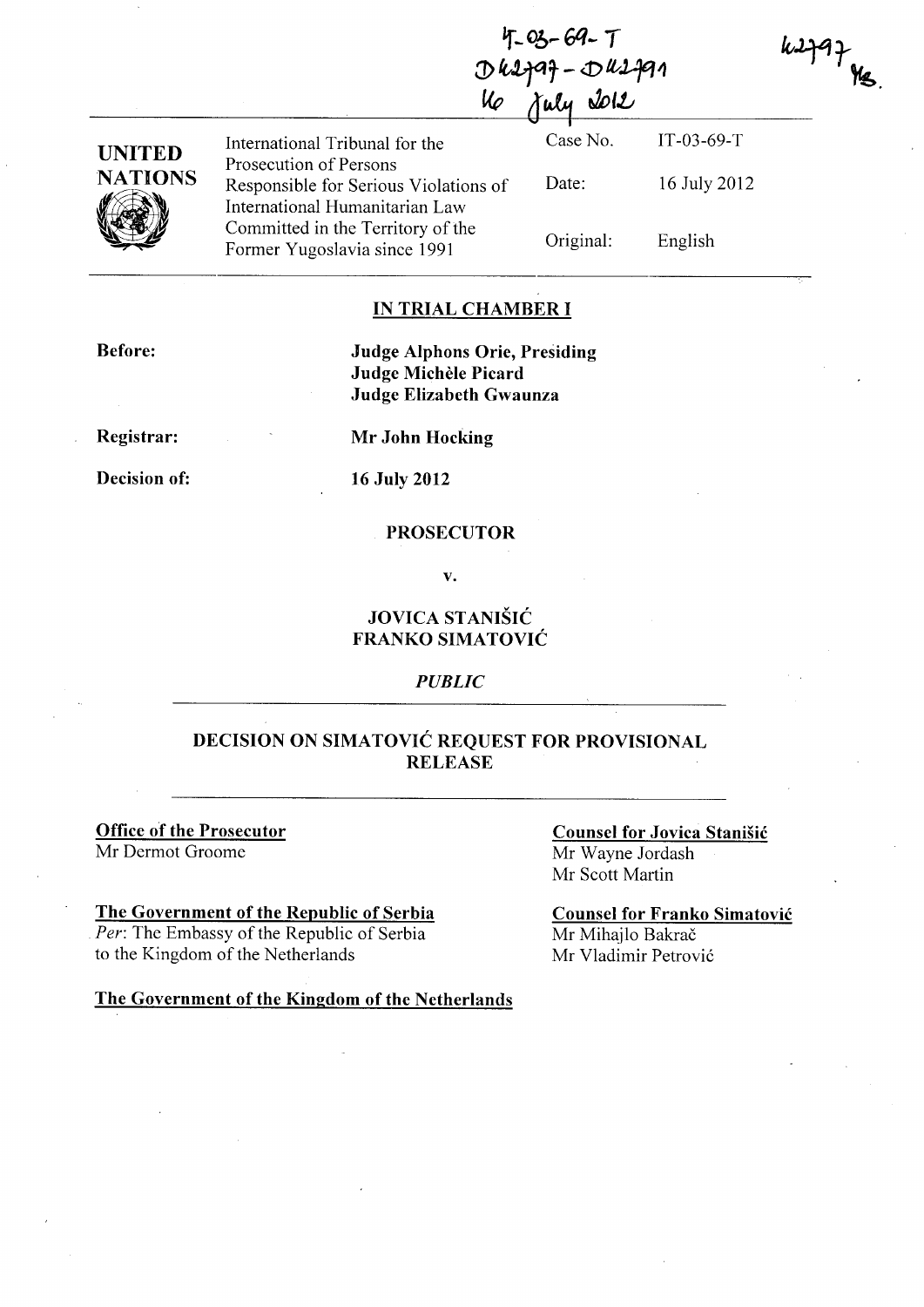# **I. PROCEDURAL HISTORY**

1. On 20 June 2012, the Simatovic Defence ("Defence") requested provisional release of the Accused Franko Simatović ("Accused") for two periods ("Request"), following the conclusion of the presentation of evidence until the closing arguments ("First Period"), and from after the closing arguments until the date of the judgement ("Second Period").<sup>1</sup> In the alternative, in respect of the Second Period, the Defence requested provisional release of three months with a possibility of extension until the date of the judgement.<sup>2</sup> On 27 June 2012, the Defence filed an addendum to the Request, containing guarantees by the Republic of Serbia ("Serbia") to the effect that Serbia would comply with all orders issued by the Chamber to ensure that the Accused would appear before the Tribunal ("Serbian Guarantees").<sup>3</sup> On 2 and 4 July 2012, the Prosecution responded, opposing the Request ("Response").<sup>4</sup> The Prosecution requested that the Chamber deny provisional release during the First Period and dismiss as premature the request for provisional release during the Second Period.<sup>5</sup> On 6 July 2012, the Tribunal's Host State filed a letter pursuant to Rule 65 (B) of the Tribunal's Rules of Procedure and Evidence ("Rules"), stating that it did not oppose the Request. <sup>6</sup>

# **11. SUBMISSIONS OF THE PARTIES**

2. The Defence submits that the Accused poses no threat to any victim, witness, or other person, and that there is no risk of flight.<sup>7</sup> It further submits that the Accused has always unconditionally complied with all conditions imposed on his provisional release.<sup>8</sup> The Defence argues that the Accused's presence in Belgrade would significantly facilitate the preparation of the Defence final submissions.<sup>9</sup> Finally, it points out that Chambers in other cases before the Tribunal have granted provisional release between the conclusion of trial proceedings and the date of the judgement, for three months with the possibility of renewal.  $10$ 

Urgent Simatovic Request for Provisional Release, 20 June 2012. The dates indicated by the Defence no longer reflect the trial schedule, which was amended following the filing of the Request. The Chamber will consider the Request in light of the present trial schedule.

 $\overline{2}$ Request, p. 3.

<sup>3</sup> Addendum to Defence Request for Provisional Release, 27 June 2012 (Confidential), Annex.

<sup>4</sup>  Prosecution Response to Urgent Simatovic Request for Provisional Release, 2 July 2012; Notice of Withdrawal and Refiling of Prosecution Response to Urgent Simatovic Request for Provisional Release, 4 July 2012.  $\mathsf S$ 

Ibid. 6

Letter of the Ministry of the Foreign Affairs of the Kingdom of the Netherlands on Provisional Release for Mr Franko Simatovic, 6 July 2012.  $\overline{7}$ 

Request, p. 3.  $\overline{\mathbf{8}}$ 

Ibid.  $\overline{9}$ 

Ibid.

 $10$  Request, p. 2.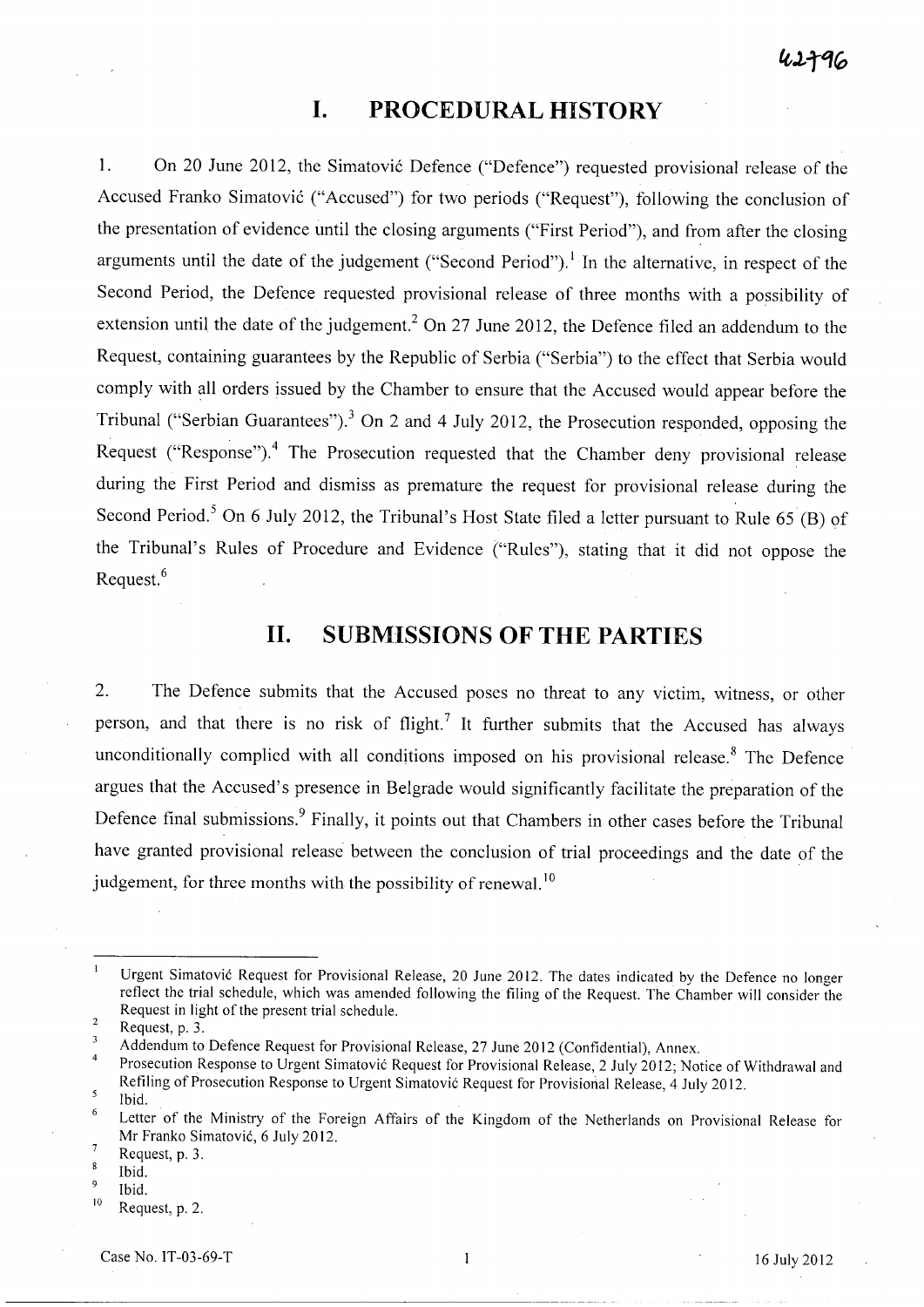3. The Prosecution submits that the risk of the Accused absconding will be at its highest after the presentation of rebuttal evidence and final submissions of the parties, particularly in light of the grave nature of crimes charged, the evidence elicited from the Defence witnesses, and the temporal proximity of the judgement, as well as the near completion of the Tribunal's mandate.<sup>11</sup> It submits that the advanced stage of and developments in the trial constitute a change in circumstances relevant to the requirements of Rule 65 (B) of the Rules.<sup>12</sup> It argues that granting provisional release for an indefinite period pending the date of the judgement undermines the credibility and standing of the Tribunal among victims and witnesses.<sup>13</sup> It further argues that granting the provisional release would be disproportionate given the weight of evidence against the Accused and the absence of compelling humanitarian grounds.<sup>14</sup> The Prosecution submits, in respect of the Second Period, that the Request is premature as the outstanding rebuttal evidence and final submissions could constitute material circumstances relevant to the consideration of provisional release.<sup>15</sup>

# **Ill. APPLICABLE LAW**

4. The Chamber recalls and refers to the applicable law governing provisional release as set out in its previous decisions. <sup>16</sup>

## **IV. DISCUSSION**

5. At the outset, the Chamber considers in relation to the Second Period that whether the criteria of Rule 65 CB) of the Rules will be fulfilled and whether provisional release will be appropriate, depends on future developments. For instance, the potential admission of evidence in the Defence case through the pending bar table motions, or in rebuttal and rejoinder, as well as the parties' final submissions, could affect the Chamber's assessment regarding the Rule 65 (B) criteria. Under these circumstances, the Chamber finds that the Request in relation to the Second Period is premature and should be denied without prejudice.

6. With regard to the First Period, the Chamber recalls the discussion in its decision of 4 April 2012, whereby it was satisfied that the Accused would appear before the Tribunal and would not pose a danger to any victim, witness, or other person.<sup>17</sup> The Chamber has not received any

 $\frac{11}{12}$  Response, paras 7-11.

 $\frac{12}{13}$  Response, para. 11.

 $\frac{13}{14}$  Response, paras 12-13.

 $14$  Response, paras 14-18.

 $15$  Response, paras 19-20.

Decision on Simatović Request for Provisional Release, 13 December 2011, paras 6-7 and the decisions cited therein.

<sup>&</sup>lt;sup>17</sup> Decision on Simatović Request for Provisional Release, 4 April 2012, para. 7 and decisions cited therein.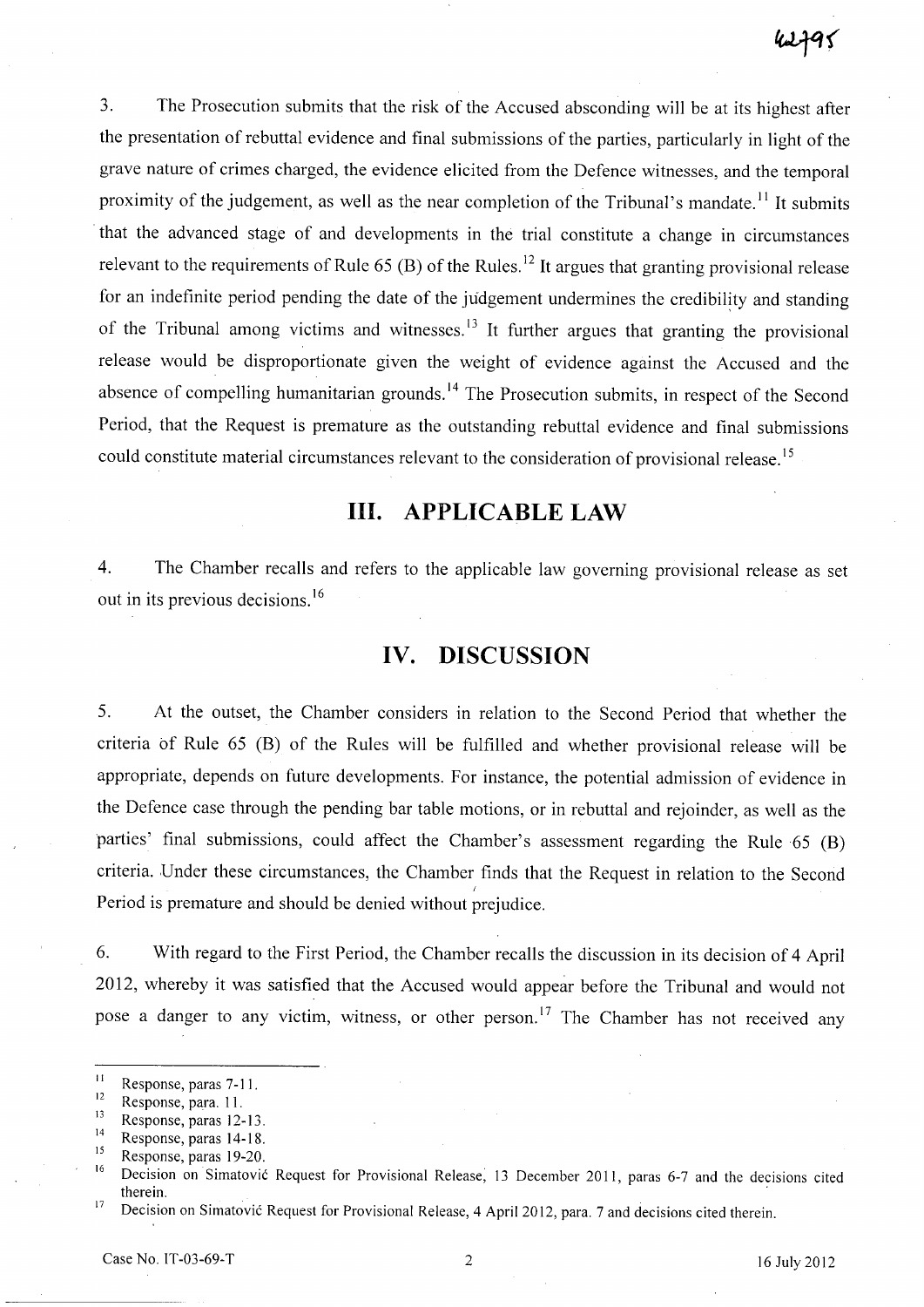information indicating a change of circumstances in this regard. Having considered the advanced stage of the proceedings as well as having accorded due weight to the Serbian Guarantees, the Chamber remains satisfied that the Accused, if provisionally released, will appear before the Tribunal and will not pose a danger to any victim, witness, or other person.

7. The Chamber considers that the Prosecution has failed to substantiate its position that provisional release would undermine the Tribunal's credibility and standing among victims and witnesses. It further considers that the Accused's presence in Belgrade during the First Period may be beneficial to the preparation of the final submissions.

8. The Chamber notes that the Chamber witness will no longer be called,  $18$  that there are presently no further witnesses scheduled to testify, and that on 11 July 2012, the Chamber rescheduled the parties closing arguments for 9 to 11 October 2012.<sup>19</sup> As matters stand, the Accused's presence at the Tribunal is not required until the closing arguments. However, there are several pending Defence motions to tender evidence from the bar table and there is a possibility of further rebuttal and rejoinder evidence, which may include requests to call witnesses.<sup>20</sup> Should a request to call a witness in rebuttal or rejoinder be granted, the Chamber will recall the Accused from provisional release. In light of the above, the Chamber finds provisional release until the closing arguments to be appropriate.

# **V. DISPOSITION**

For the foregoing reasons, pursuant to Rules 54 and 65 of the Rules, the Chamber

- 1. **DENIES** the Request in relation to the Second Period without prejudice;
- 2. **GRANTS** the Request in respect of the First Period and **ORDERS** as follows:
	- a. that the Accused be transported by the Dutch authorities to Schiphol airport in the Netherlands on the first practicable day following this decision;
	- b. that at Schiphol airport, the Accused be provisionally released into the custody of officials of the Government of Serbia to be designated by Serbia prior to his departure from the United Nations Detention Unit in The Hague ("UNDU"), who shall

<sup>&</sup>lt;sup>18</sup> On 25 June, 2012, the Chamber decided to hear a Chamber witness in the week of 9 July 2012, see Scheduling Order, 25 June 2012. On 6 July 2012, the Chamber cancelled the hearing of the Chamber witness and informed the parties accordingly in an informal communication.

 $^{19}$  Scheduling Order, 11 July 2012.

See T. 19887- 19890.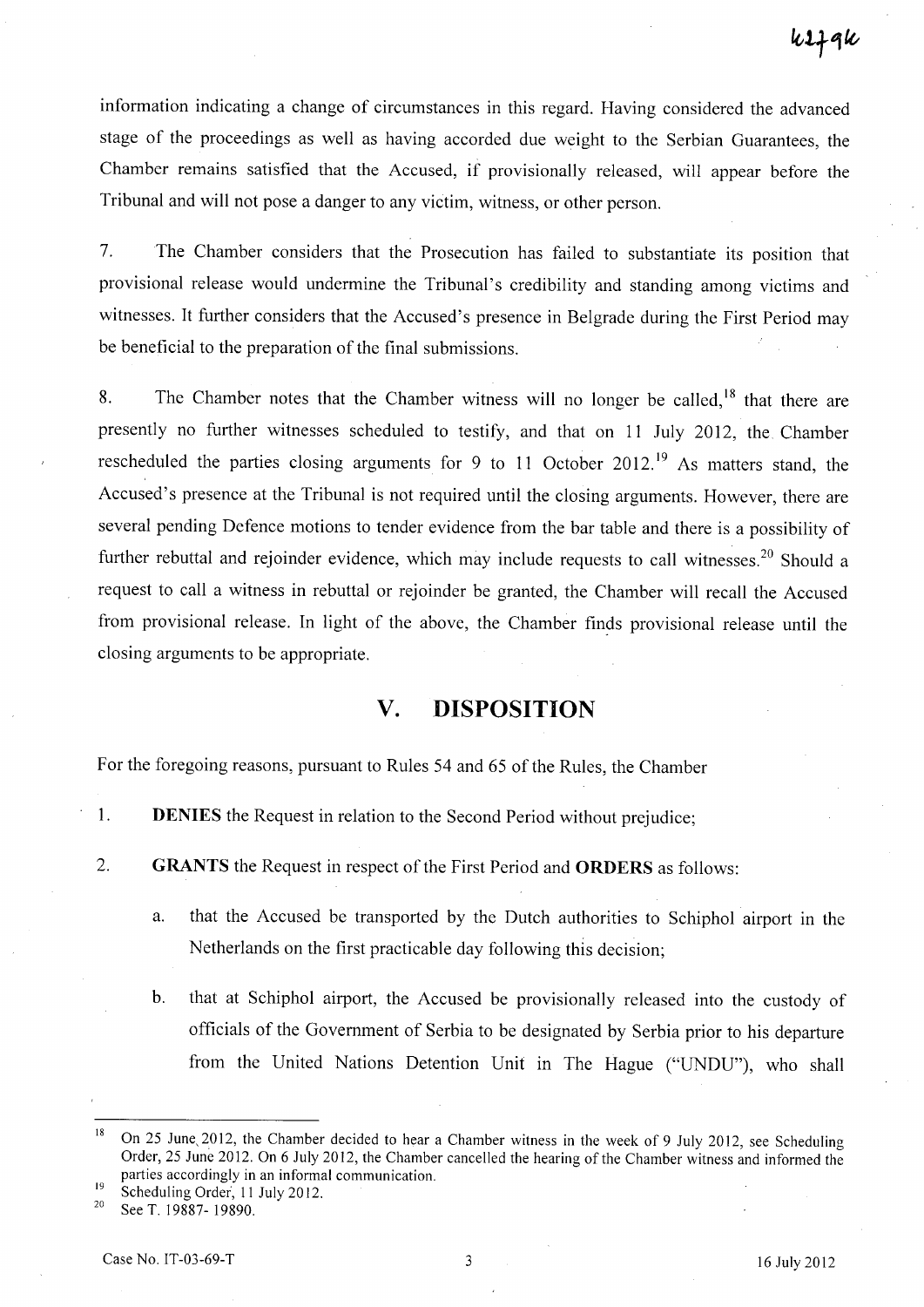accompany the Accused for the remainder of his travel to Serbia and to his place of residence ("Designated Officials");

- c. that, on his return, the Accused be accompanied and handed over, on or before **4 October 2012,** by the Designated Officials at Schiphol airport to the custody of the Dutch authorities who shall then transport the Accused back to the UNDU; and
- d. that the Accused provide the addresses at which he will be staying in Belgrade to the Serbian Ministry of Justice ("MoJ") and to the Registrar of the Tribunal ("Registrar") prior to leaving the UNDU, that during the period of provisional release the Accused abide by, and that the authorities of the Government of Serbia, including the local police, ensure compliance with the following conditions:
	- i. to remain within the confines of the City of Belgrade;
	- ii. to surrender his passport and any other valid travel documents to the MoJ;
	- iii. to report every day before 1 p.m. to a local police station in Belgrade to be designated by the MoJ in accordance with the below;
	- iv. to consent to having the MoJ verify his presence with the local police and to the making of occasional unannounced visits upon the Accused by the MoJ or by a person designated by the Registrar;
	- v. to refrain from having any contact whatsoever or in any way interfering with any victim or potential witness, or from otherwise interfering in any way with the proceedings or administration of justice;
	- vi. to refrain from discussing his case with anyone, including media, other than his Counsel;
	- vii. to refrain from seeking to directly access documents or archives, or seeking to destroy any evidence;
	- viii. to comply strictly with any requirements of the authorities of Serbia necessary to enable them to comply with their obligations under this Order and with the Serbian Guarantees;
		- ix. to return to the Tribunal on or before the dates set by the Chamber as provided in the operative paragraph  $2(c)$ ; and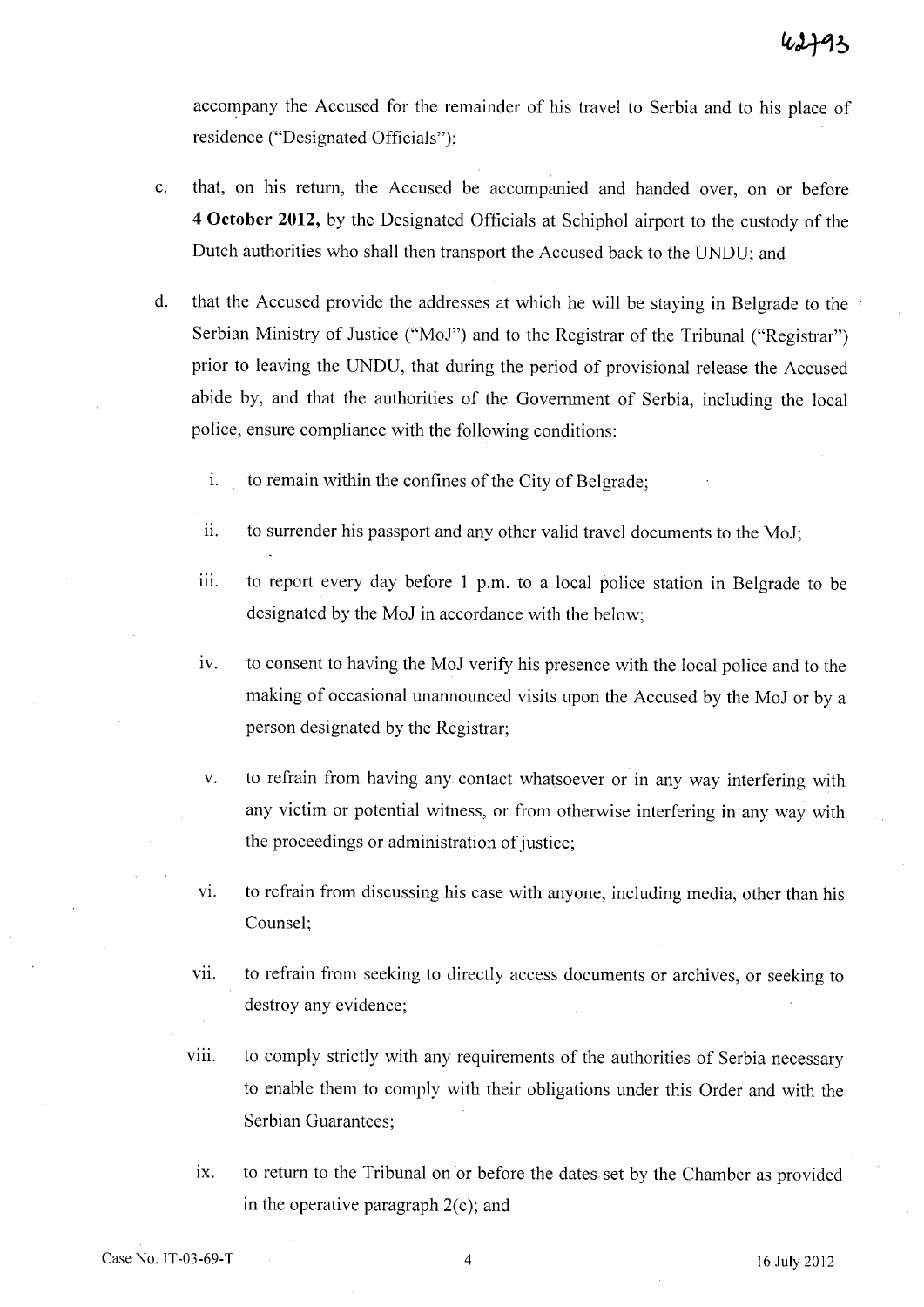- x. to comply strictly with any further order of the Chamber varying the terms of or terminating provisional release;
- 3. **REQUIRES** the Government of Serbia to assume responsibility as follows:
	- a. by designating officials as specified above, into whose custody the Accused shall be provisionally released and who shall accompany the Accused from Schiphol airport to Serbia and to his place of residence, as well as upon his return, and notifying, as soon as practicable, the Chamber and the Registrar of the names of the Designated Officials;
	- b. by designating a local police station in Belgrade to which the Accused is to report each day during the period of provisional release, and notifying, as soon as practicable, the Chamber and the Registrar of the name and location of that police station;
	- c. by ensuring compliance with the conditions imposed on the Accused under this Order;
	- d. for the personal security and safety of the Accused while on provisional release;
	- e. for all expenses concerning transport of the Accused from Schiphol airport to Belgrade and back;
	- f. for all expenses concerning accommodation and security of the Accused while on provisional release;
	- g. by not issuing any new passports or other documents enabling the Accused to travel;
	- h. by submitting a weekly written report to the Chamber on compliance by the Accused with the terms of this Order;
	- 1. by arresting and detaining the Accused immediately should he breach any of the conditions of this Order; and
	- j. by reporting immediately to the Chamber any breach of the conditions set out above;

### 4. **INSTRUCTS** the Registrar to:

a. consult with the Ministry of Justice of the Netherlands on the practical arrangements for the provisional release of the Accused; and